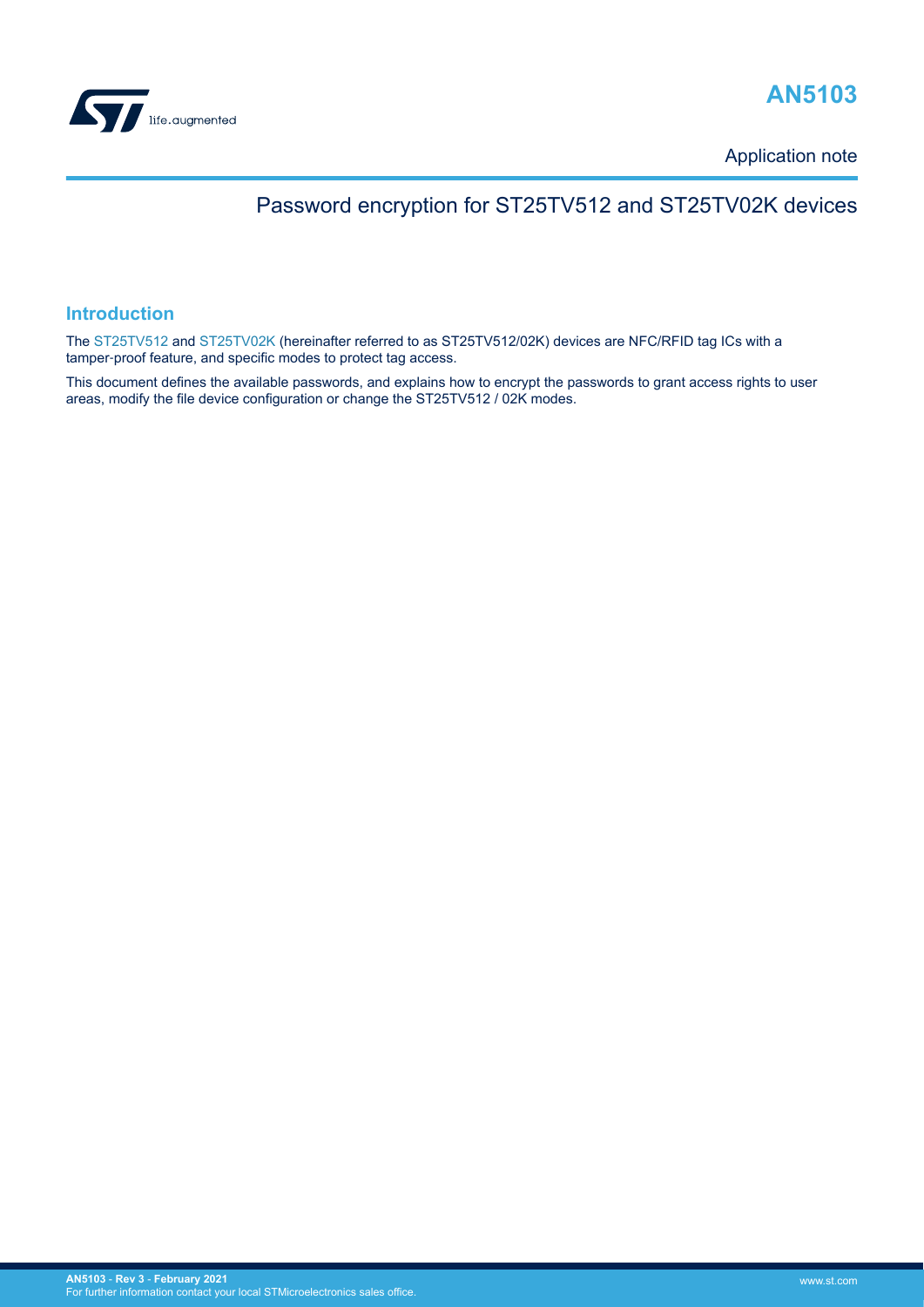## <span id="page-1-0"></span>**1 ST25TV512/02K passwords**

### **1.1 User area passwords**

ST25TV512/02K user memory can be split into either 2 or 3 areas (Area 0, Area 1, Area 2).

- **Area 0** includes the first 4 bytes block of user memory. It is always readable, and can be locked. Passwords are not applicable to Area 0.
- **Areas 1 and 2** can be protected in read and/or write access by passwords depending on the configuration written in the static registers A1SS and A2SS.

When Area 1 is protected by read (or respectively write) access, before the Area 1 itself can be read (or respectively written) by the reader device, the Area 1 password must be presented to ST25TV512/02K. The password must be properly encrypted by the tag reader device to grant the requested access right to the reader device.

Similarly for Area 2: the Area 2 password must be presented encrypted to ST25TV512/02K before Area 2 can be read (respectively written) by the reader device. The password encryption is explained in [Section 2 Password](#page-2-0) [encryption.](#page-2-0)

### **1.2 Kill password**

In order to activate the kill mute mode, the kill password must be presented to ST25TV512/02K. The kill password must be sent as it is (non encrypted) by the reader device. This application note does not apply to the kill password

### **1.3 Untraceable password**

In order to activate the untraceable mode of ST25TV512/02K, the untraceable password must be presented to ST25TV512/02K. The untraceable password must be properly encrypted by the reader device, as explained in [Section 2 Password encryption.](#page-2-0)

### **1.4 Configuration password**

When the ST25TV512/02K configuration is not locked, the configuration password must be presented to ST25TV512/02K for the reader device to be granted the right to modify the ST25TV512/02K configuration. The configuration password must be properly encrypted by the reader device, as explained in [Section 2 Password](#page-2-0) [encryption.](#page-2-0)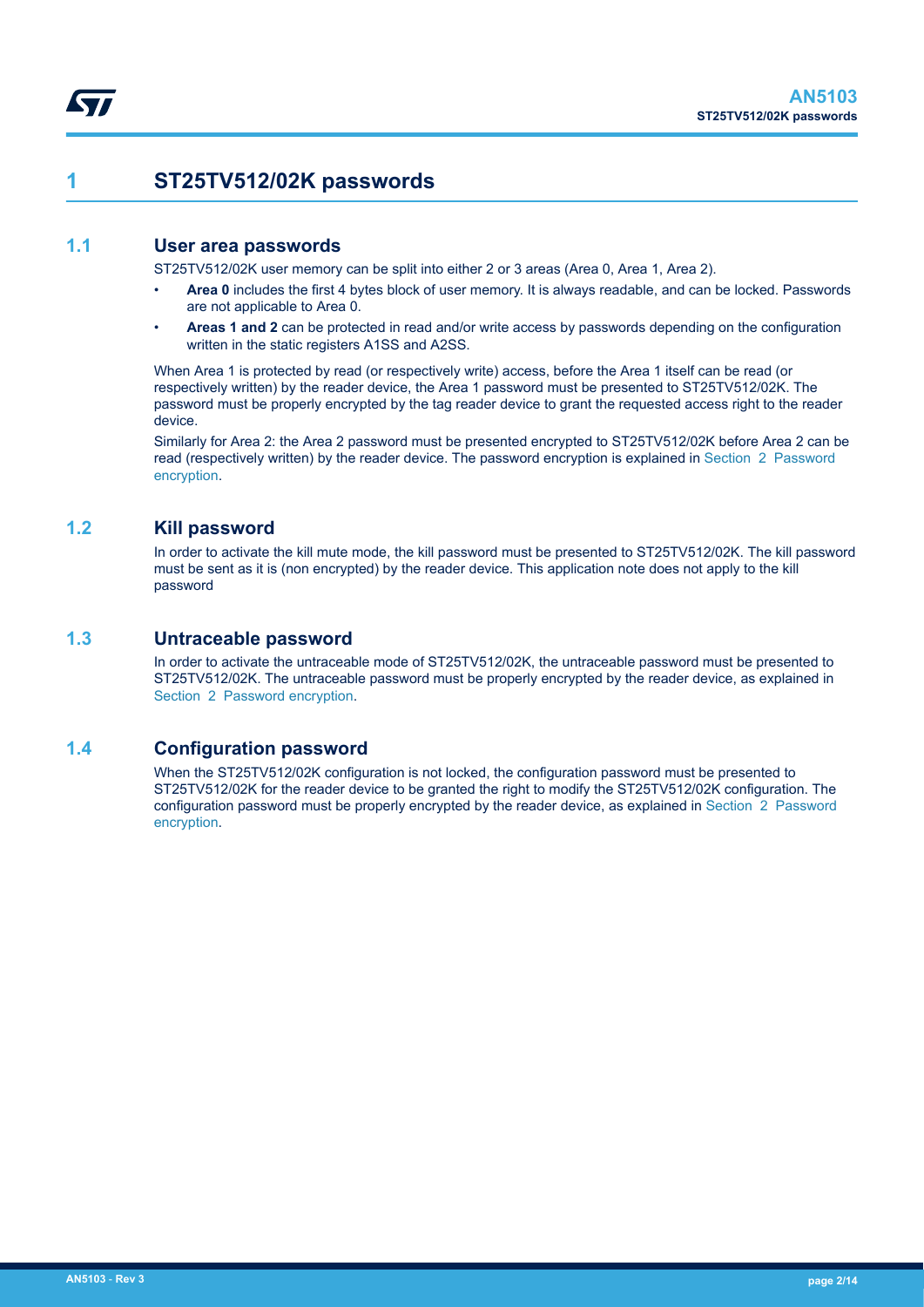## <span id="page-2-0"></span>**2 Password encryption**

### **2.1 Overview**

When ST25TV512/02K has been set up to protect access to configuration, and/or user areas, the access to the resource is protected by password. If the reader device wants to be granted access to the configuration, the configuration password that has been programmed into ST25TV512/02K must be presented to ST25TV512/02K once it has gone through the following encryption scheme.

Same applies to the user area, the password that has been programmed into ST25TV512/02K must be presented to ST25TV512/02K once it has gone through the following encryption scheme.

An encryption is also necessary when the ST25TV512/02K must enter in untraceable mode.

Usually, when a password has been programmed once into ST25TV512/02K (step 1 of Figure 1. Configuring passwords, and enable protected data modification), this password must be presented every time the protected data access is requested (step 2 of Figure 1. Configuring passwords, and enable protected data modification).

#### **Figure 1. Configuring passwords, and enable protected data modification**



Table 1. Example of configuring passwords and enable protected data modification shows an example of configuring password and enable protected data modification.

|  | Table 1. Example of configuring passwords and enable protected data modification |  |  |  |
|--|----------------------------------------------------------------------------------|--|--|--|
|--|----------------------------------------------------------------------------------|--|--|--|

| Step 1                                                                     |                                             |                       |                 |                    |                        |             |         |                          |  |
|----------------------------------------------------------------------------|---------------------------------------------|-----------------------|-----------------|--------------------|------------------------|-------------|---------|--------------------------|--|
| <b>Request:</b>                                                            | Write password PWD A1 with value 0x12345678 |                       |                 |                    |                        |             |         |                          |  |
| <b>Request SOF</b>                                                         | <b>Request flags</b>                        | <b>Write password</b> | IC Mfg code     | UID $(1)$          | <b>Password number</b> | <b>Data</b> | CRC16   | <b>EOF</b>               |  |
| $\overline{\phantom{a}}$                                                   | 8 bits                                      | B <sub>1</sub> h      | 02 <sub>h</sub> | 64 bits            | 01h                    | 12345678h   | 16 bits | $\overline{\phantom{a}}$ |  |
| Response:                                                                  | No error                                    |                       |                 |                    |                        |             |         |                          |  |
| <b>SOF</b>                                                                 | <b>Response flags</b>                       | CRC <sub>16</sub>     | <b>EOF</b>      |                    |                        |             |         |                          |  |
| $\overline{\phantom{a}}$                                                   | 00h                                         | 16 bits               |                 |                    |                        |             |         |                          |  |
| Step 2                                                                     |                                             |                       |                 |                    |                        |             |         |                          |  |
| Get Random Number. Response from ST25TV512/02K is 5F3Ch<br><b>Request:</b> |                                             |                       |                 |                    |                        |             |         |                          |  |
| <b>Request SOF</b>                                                         | <b>Request flags</b>                        | Get random number     | IC Mfg code     | UID <sup>(1)</sup> | <b>CRC16</b>           | <b>EOF</b>  |         |                          |  |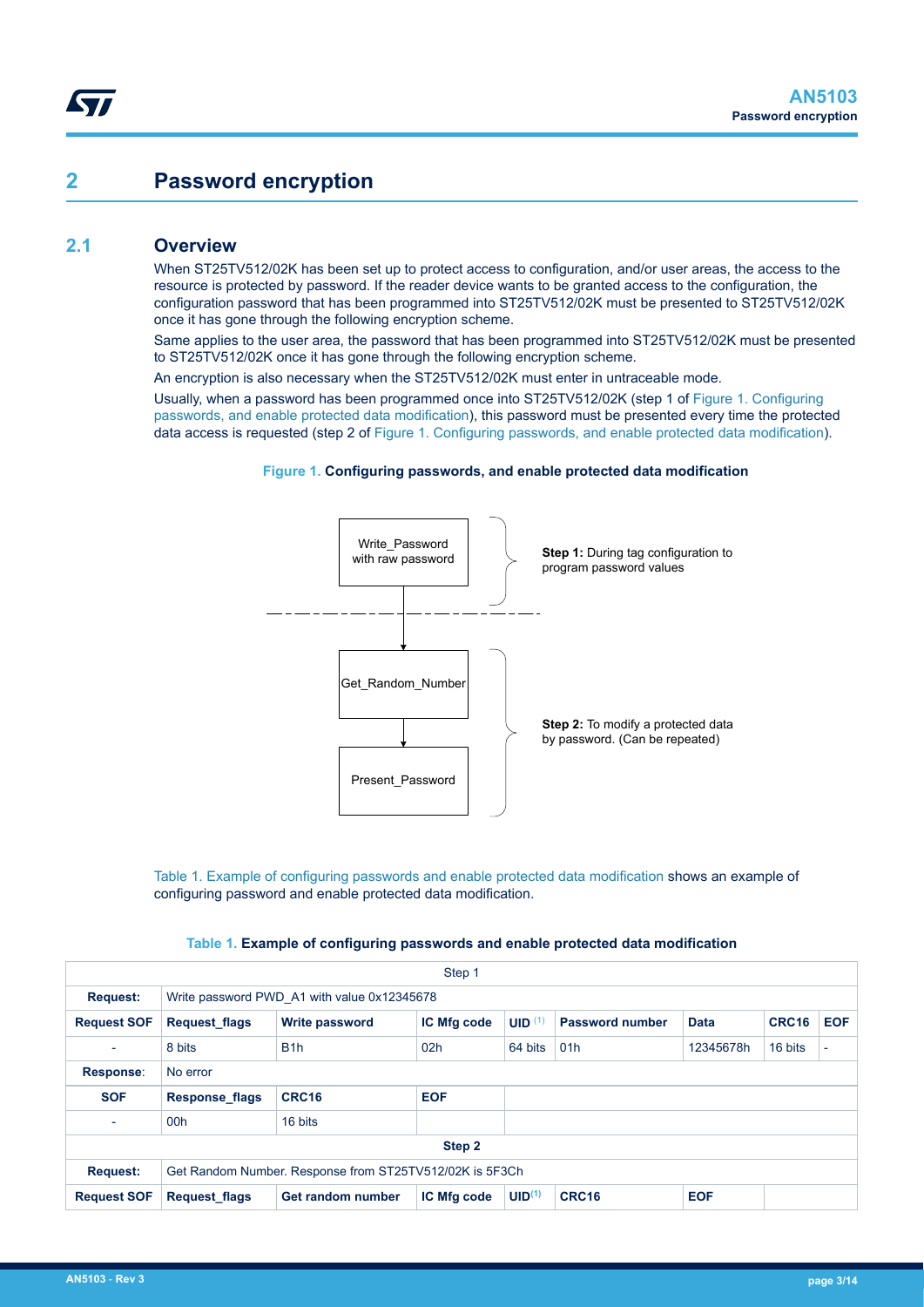<span id="page-3-0"></span>

| $\overline{\phantom{0}}$ | 8 bits                                     | B <sub>4</sub> h                                                     | 02h             | 64 bits                  | 16 bits                |             |         |            |  |
|--------------------------|--------------------------------------------|----------------------------------------------------------------------|-----------------|--------------------------|------------------------|-------------|---------|------------|--|
| <b>Response:</b>         | No error, with random value 5F3Ch returned |                                                                      |                 |                          |                        |             |         |            |  |
| <b>SOF</b>               | <b>Response flags</b>                      | <b>Random number</b>                                                 | CRC16           | <b>EOF</b>               |                        |             |         |            |  |
| $\overline{\phantom{a}}$ | 00h                                        | 5F3Ch                                                                | 16 bits         | $\overline{\phantom{0}}$ |                        |             |         |            |  |
| <b>Request:</b>          |                                            | Present password PWD A1 with encrypted password value                |                 |                          |                        |             |         |            |  |
|                          |                                            | Encrypted password value is 12345678 bit-xor 5F3C5F3C i.e. 4D080944h |                 |                          |                        |             |         |            |  |
| <b>Request SOF</b>       | <b>Request flags</b>                       | <b>Present password</b>                                              | IC Mfg code     | UID <sup>(1)</sup>       | <b>Password number</b> | <b>Data</b> | CRC16   | <b>EOF</b> |  |
| $\overline{\phantom{a}}$ | 8 bits                                     | B <sub>3</sub> h                                                     | 02 <sub>h</sub> | 64 bits                  | 01 <sub>h</sub>        | 4D080944h   | 16 bits |            |  |
| Response:                | No error                                   |                                                                      |                 |                          |                        |             |         |            |  |
| <b>SOF</b>               | <b>Response flags</b>                      | CRC16                                                                | <b>EOF</b>      |                          |                        |             |         |            |  |
| ٠                        | 00h                                        | 16 bits                                                              |                 |                          |                        |             |         |            |  |

*1. The field is optional.*

## **2.2 Programming password into ST25TV512/02K**

The command 'Write Password' is used for programming a password into ST25TV512/02K. On receiving the Write Password request, the ST25TV512/02K uses the data contained in the request to write the password and reports whether the operation was successful in the response. Table 2 shows the Write Password request format:

**Table 2. Write Password request format**

| <b>Request</b><br><b>SOF</b> | $\mid$ Request_flags $\mid$ | <b>Present</b><br><b>Password</b> | IC Mfg<br>code  | $\vert$ UID $^{(1)}$   | <b>Password</b><br>number | Password CRC16 |         | <b>Request</b><br><b>EOF</b> |
|------------------------------|-----------------------------|-----------------------------------|-----------------|------------------------|---------------------------|----------------|---------|------------------------------|
|                              | 8 bits                      | B <sub>1</sub> h                  | 02 <sub>h</sub> | 64 bits $\vert$ 8 bits |                           | 32 bits        | 16 bits |                              |

*1. This field is optional.*

The 32-bit field 'Password' contains the password value of the actual ST25TV512/02K password corresponding to the password number of the 8-bit field 'Password number' of the request.

#### **Table 3. Password identifier**

| <b>Password number</b> | Password (32 bit)                                           |  |  |
|------------------------|-------------------------------------------------------------|--|--|
| 00h                    | PWD KILL or PWD UNTRACEABLE                                 |  |  |
| 01h                    | PWD A1 (covering Area 1)                                    |  |  |
| 02h                    | PWD A2 (covering Area 1 for 2 areas, or Area 2 for 3 areas) |  |  |
| 03h                    | PWD CFG                                                     |  |  |

PWD\_A1 and PWD\_A2 can be concatenated into a 64-bit password PWD\_A1\_64 covering Area 1 in case ST25TV512/02K is programmed with 2 user areas (instead of 3).

PWD CFG has to be presented with its current password value before issuing the Write Password command with Password number 03h and the new password value

When MEM\_ORG=0b, PWD\_A1 or PWD\_A2 has to be presented with its current password value before issuing the Write Password command with Password number 01h or 02h respectively and the new password value

When MEM\_ORG=1b, PWD\_A1\_64 has to be presented with its current 64-bit value before issuing the Write Password command with Password numbers 01h and 02h, and passwords PWD\_A1 and PWD\_A2 (the WritePassword command only support 32-bit password values, and not 64-bit values).

The values of the 32-bit or 64-bit passwords used as arguments of Write Password request are referred in the next section as the Raw 32-bit password or Raw 64-bit password.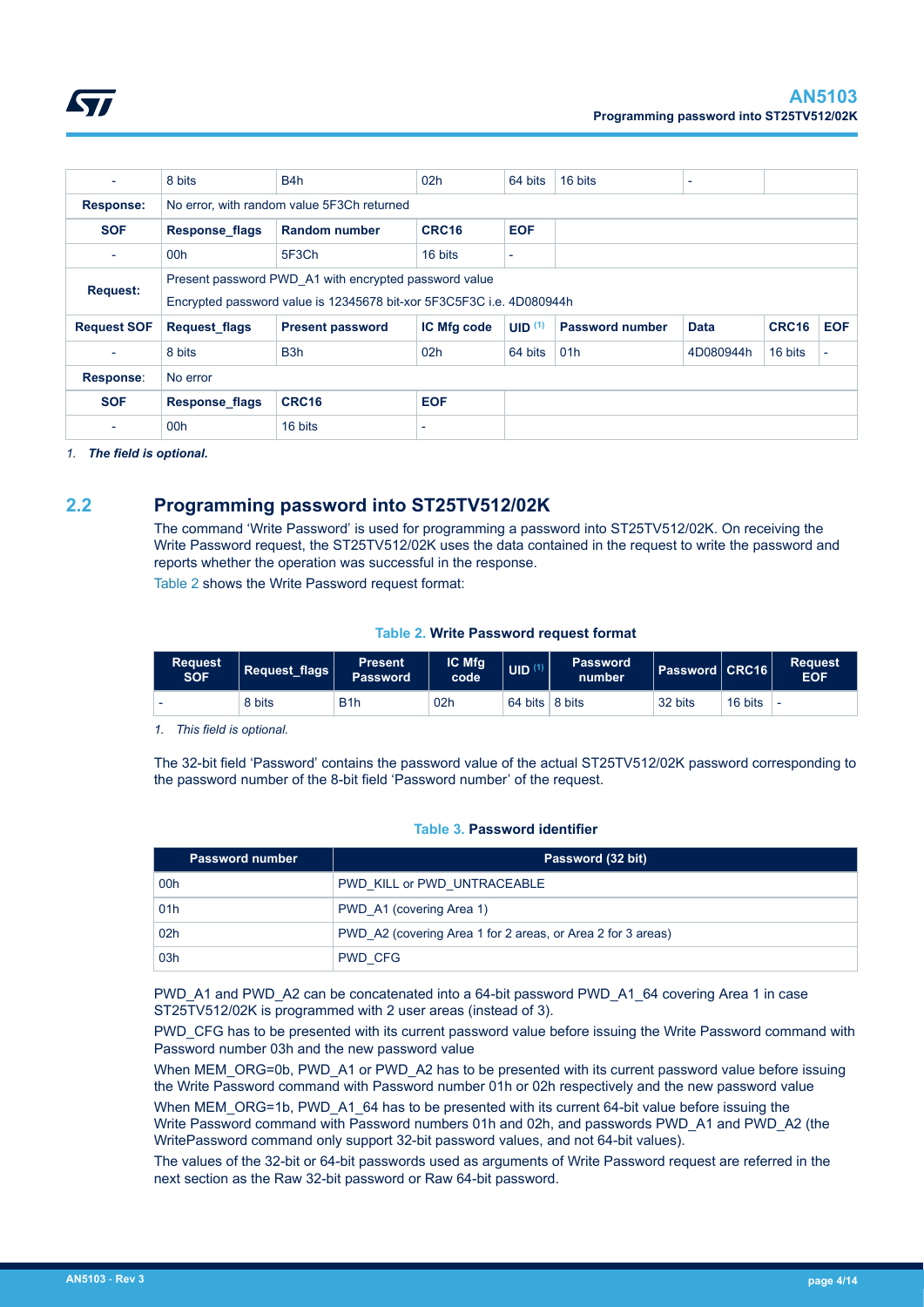<span id="page-4-0"></span>

## **2.3 Password presentation to ST25TV512/02K for granting access rights**

When the reader device wants to modify the mode of ST25TV512/02K or change the user data protected by password, it must present the encrypted password to ST25TV512/02K. The encrypted passwords are calculated from the Raw 32-bit or Raw 64-bit password using the following scheme.

#### **2.3.1 Password encryption**

Before sending a present password command, it is necessary to obtain a valid random number through the command 'Get\_Random\_Number' (see [Section 2.3.3 Get Random Number](#page-5-0)).

The passwords must be presented encrypted in the following way:

Case of 32-bit password:

{raw 32-bit password}

Bit wise XOR

{last Get\_Random\_Number 16 bit value, last Get\_Random\_Number 16 bit value}

Case of 64-bit password:

{raw 64-bit password}

Bit wise XOR

```
{last Get_Random_Number 16 bit value, last Get_Random_Number 16 bit value,
```
last Get Random Number 16 bit value, last Get Random Number 16 bit value}

#### **2.3.2 Present Password**

On receiving the Present Password command, the ST25TV02K/512 compares the requested password with the data contained in the request and reports if the operation has been successful in the response. After a successful command, the security session associated to the password is open.

| Table 4. Present Password request format |  |  |  |
|------------------------------------------|--|--|--|
|------------------------------------------|--|--|--|

| <b>Request</b><br><b>SOF</b> | Request flags | <b>Present</b><br>Password <sup>'</sup> | <b>IC Mfg</b><br>code | UID <sup>(1)</sup> | <b>Password</b><br>number | Password CRC16          | <b>Request</b><br><b>EOF</b> |
|------------------------------|---------------|-----------------------------------------|-----------------------|--------------------|---------------------------|-------------------------|------------------------------|
| $\overline{\phantom{0}}$     | 8 bits        | B <sub>3</sub> h                        | 02h                   | $64 \text{ bits}$  | 8 bits                    | 32 or 64 bits   16 bits |                              |

*1. This field is optional.*

Request parameter:

- Request flags
- UID (optional)
- Password number (00h = PWD\_UNTRACEABLE, 0x01 = PWD\_A1 or PWD\_A1\_64, 0x02 = PWD\_A2, 0x03 = PWD\_CFG, other = Error)
- Password is 32-bit wide for all passwords, except for Area 1 if MEM\_ORG = 1b1 (ST25TV02K/512 configured in two areas), when the password is 64-bit wide, where a 64-bit wide password is used (PWD\_A1\_64). This password must be encrypted according to Section 2.3.1 Password encryption.

#### **Table 5. Present Password response format when Error\_flag is NOT set**

| <b>Response SOF</b>      | <b>Response_flags</b> | CRC16   | <b>Response EOF</b> |
|--------------------------|-----------------------|---------|---------------------|
| $\overline{\phantom{0}}$ | 8 bits                | 16 bits |                     |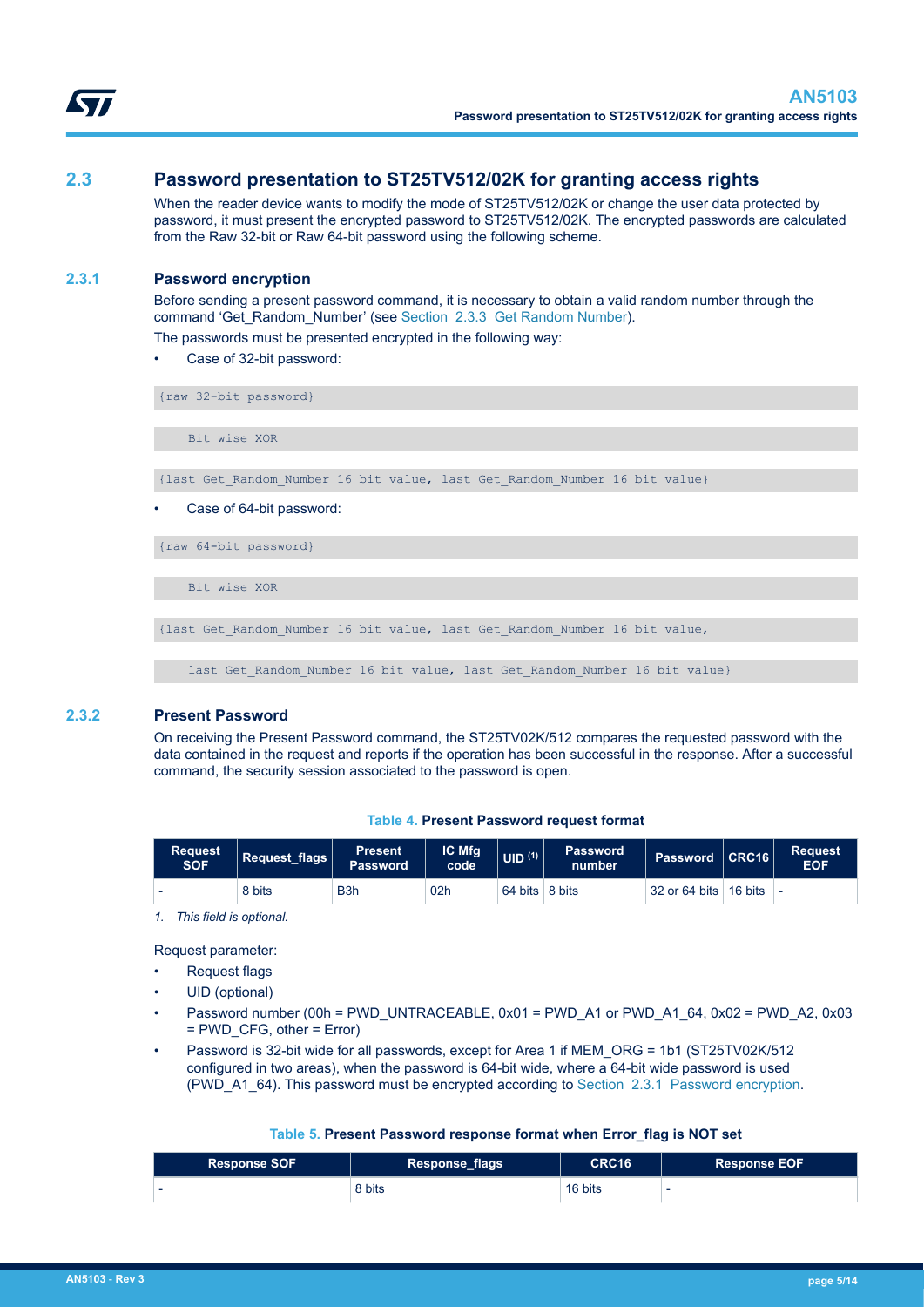<span id="page-5-0"></span>

Response parameter:

• No parameter. The response is sent back after the write cycle.

#### **Table 6. Present Password response format when Error\_flag is set**

| <b>Response SOF</b>      | <b>Response_flags</b> | <b>Error code</b> | CRC16   | <b>Response EOF</b> |
|--------------------------|-----------------------|-------------------|---------|---------------------|
| $\overline{\phantom{0}}$ | 8 bits                | 8 bits            | 16 bits |                     |

#### Response parameter:

- Error code as Error flag is set:
	- 02h: command not recognized
	- 03h: command option not supported
	- 0Fh: the present password is incorrect
	- 10h: the password number is incorrect

#### **Figure 2. Present Password frame exchange between VCD and ST25TV02K/512**



#### **2.3.3 Get Random Number**

When ST25TV02K/512 receive the Get Random Number command, ST25TV02K/512 returns a 16 bit random number.

#### **Table 7. Get Random Number request format**

| <b>Request SOF</b> | Request flags | <b>Get random number</b> |                 |         | $\vert$ IC Mfg code $\vert$ UID $^{(1)}$ $\vert$ CRC16 request | $\overline{\phantom{a}}$ EOF |
|--------------------|---------------|--------------------------|-----------------|---------|----------------------------------------------------------------|------------------------------|
|                    | 8 bits        | B4h                      | 02 <sub>b</sub> | 64 bits | 16 bits                                                        |                              |

*1. This field is optional.*

Request parameters:

Request flags

UID (optional)

#### **Table 8. Get Random Number response format when Error\_flag is NOT set**

| <b>Request SOF</b> | Response_flags | <b>Random number</b> | <b>CRC16 request</b> | <b>EOF</b>               |
|--------------------|----------------|----------------------|----------------------|--------------------------|
|                    | 8 bits         | 16 bits              | 16 bits              | $\overline{\phantom{0}}$ |

Response parameter:

• Random number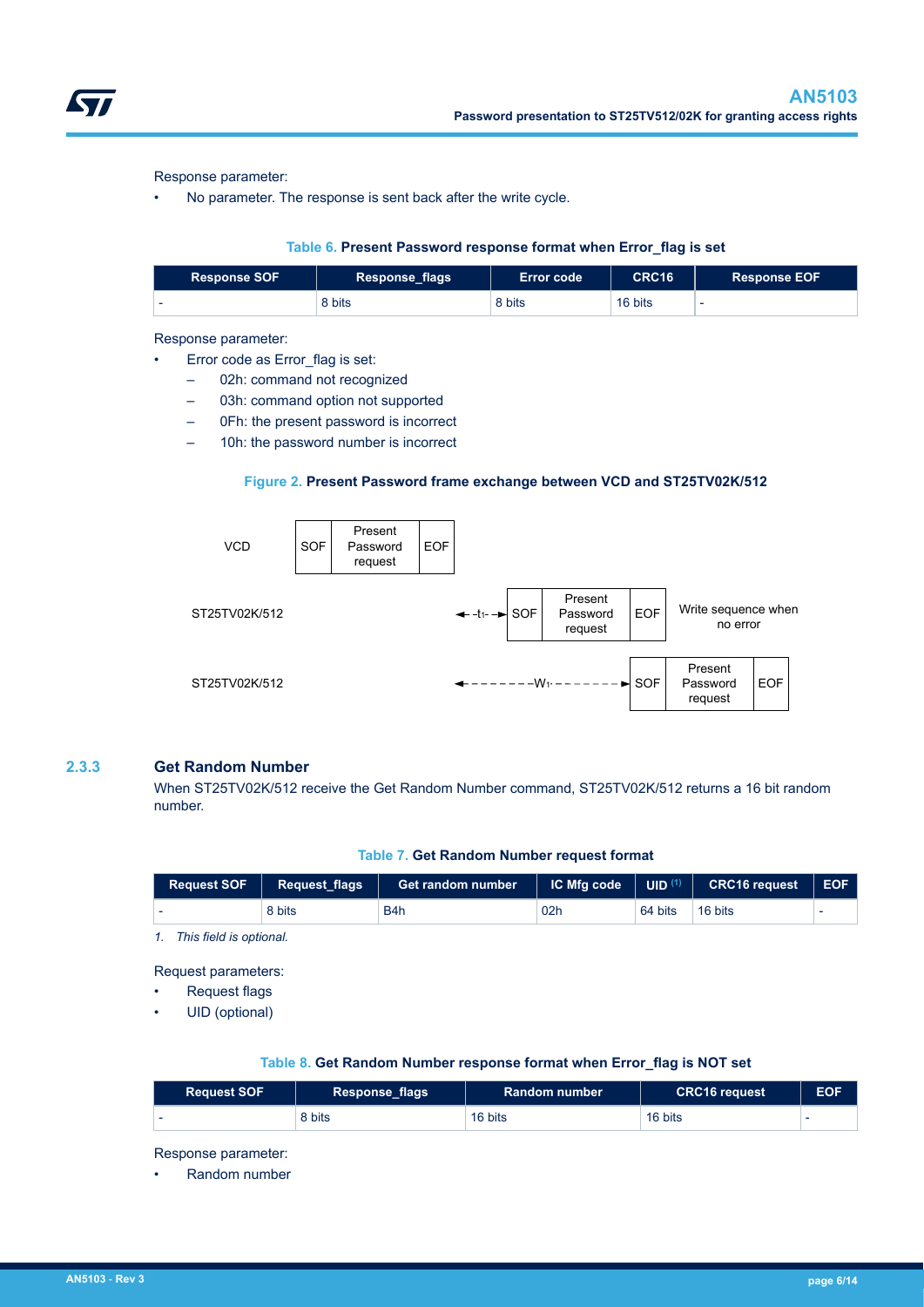| Table 9. Get Random Number response format when Error_flag is set |  |
|-------------------------------------------------------------------|--|
|-------------------------------------------------------------------|--|

<span id="page-6-0"></span>

| <b>Request SOF</b> | Response_flags | ⊦Error code ∖ | <b>CRC16 request</b> | <b>EOF</b> |
|--------------------|----------------|---------------|----------------------|------------|
|                    | 8 bits         | 8 bits        | 16 bits              |            |

Response parameter:

- Error code as Error flag is set
	- 03h: command option is not supported

#### **2.3.4 Enable Untraceable mode**

With the Enable Untraceable mode command the ST25TV512/02K will not respond to any command except Present Password and Get Random Number.

The Enable Untraceable command requires the password number for the untraceable access code (fixed value) and the crypted untraceable mode password to be presented for the command to be executed properly

#### **Table 10. Enable Untraceable mode request format**

| Response SOF   Request flags |        | $\vert$ Enable untraceable $\vert$ IC Mfg code $\vert$<br>mode' |                 | <b>UID</b> | <b>Password</b><br>number | <b>Crypted</b><br>password | ∣ CRC16 reauest ∣ EOF I |  |
|------------------------------|--------|-----------------------------------------------------------------|-----------------|------------|---------------------------|----------------------------|-------------------------|--|
|                              | 8 bits | <b>BAh</b>                                                      | 02 <sub>h</sub> | 64 bits    | 00h                       | 32 bits                    | 16 bits                 |  |

Request parameters:

- Request flags
- UID
- Password Number = 00h
- Crypted Password

#### **Table 11. Enable Untraceable mode response format when Error\_flag is NOT set**

| <b>Request SOF</b> | <b>Response_flags</b> | <b>CRC16 request</b> | <b>EOF</b> |
|--------------------|-----------------------|----------------------|------------|
|                    | 8 bits                | 16 bits              |            |

Response parameter:

None

#### **Table 12. Enable Untraceable mode response format when Error\_flag is set**

| <b>Request SOF</b> | Response_flags | <b>Error code</b> | <b>CRC16 request</b> | <b>EOF</b> |
|--------------------|----------------|-------------------|----------------------|------------|
| $\sim$             | 8 bits         | 8 bits            | 16 bits              |            |

#### Response parameter:

- Error code when Error flag is set
	- 03h: command option is not supported
	- 0Fh: error with no information given
	- 10h: password number is not 00h
	- 13h: the EAS configuration was not successfully programmed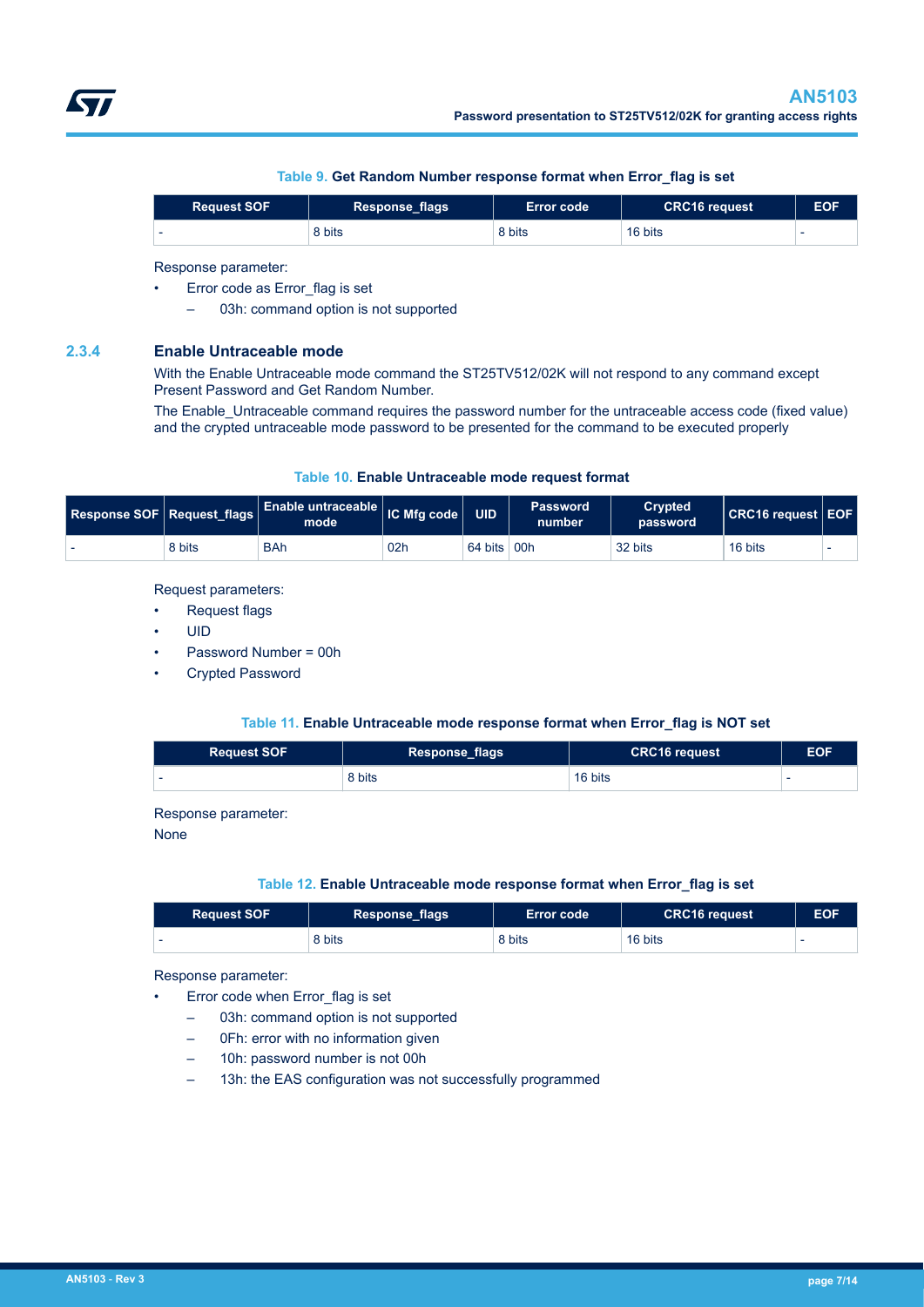<span id="page-7-0"></span>

#### **2.3.5 Examples**

#### 1. **Entering Untraceable mode**

To put the ST25TV512/02K in Untraceable mode, it is necessary to know the tag UID and send the 'Enable Untraceable Mode' command in the addressed mode.

Figure 3. CR95HF development software shows the CR95HF development software version used in this example.

#### **Figure 3. CR95HF development software**

```
Γī
    CR95HF development software - 2.2.1 - Version under NDA - ST95HF
```
The following steps can be followed for setting up Untraceable mode: **INVENTORY**

```
>>> CR95HFDLL_SENDRECEIVE, 260100
        <<< 800D0000F0C8D601042302E064A300
```
The UID of the tag is E002230401D6C8F0. In the code it is written in the little endian order (LSB transmitted first) and is highlighted in bold.

#### **WRITE PASSWORD**

The password must be programmed into ST25TV512/02K. For example the following password: 0x78563412 is programmed using the following code:

```
>>> CR95HFDLL_SENDRECEIVE, 02B1020012345678
           << 80040078F000
```
*Note: The password is written in the little endian order and is highlighted in bold.*

#### **WRITE PASSWORD**

To enter Untraceable mode, a random value must be requested from the ST25TV512/02K.

```
>>> CR95HFDLL_SENDRECEIVE, 02B402
             <<< 800600916B9C1B00
```
The ST25TV512/02K returns: 0x6B91 as the random value.

#### **ENABLE UNTRACEABLE MODE**

Untraceable mode can be entered with the 'Enable Untraceable Mode' command. After the encryption, the encrypted password must be passed to the ST25TV512/02K as written below:

#### **Encrypted Password**

```
= UnEncrypted Password XOR {16 bi12345678t Random Value, 16 bit Random Value}
= 0x78563412 XOR 0x6B916B91
= 0x13C75F83
```
The below code sets the Addressed mode of the command (bit 5 of the Request Flag is 1).

```
 >>> CR95HFDLL_SENDRECEIVE, 22BA02F0C8D601042302E000835FC713
<<< 80040078F000
```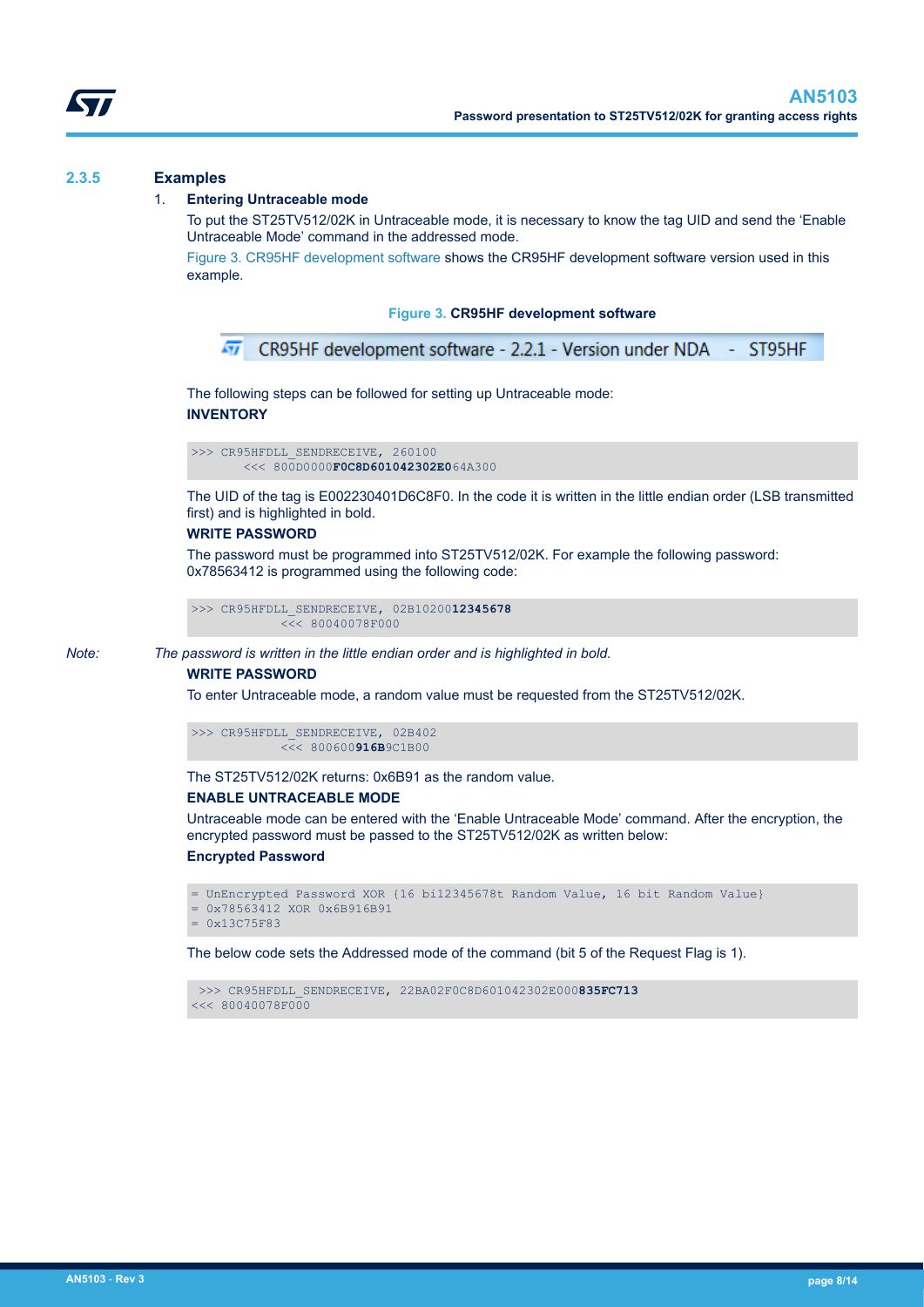

#### 2. **Expected behaviour when in Untraceable mode**

Untraceable mode only allows execution of the Get Random Number and Present Password command. The examples below explain the behaviour in Untraceable mode:

#### **Response to Get Random Number**

>>> CR95HFDLL SENDRECEIVE, 22B402F0C8D601042302E0 <<< 800600**F06B**116700

The ST25TV512/02K returns **0x6BF0** as the random value.

**Response to other commands in addition to Get Random Number and Present Password command** No response is given by the ST25TV512/02K to command other than Get Random Number and Present Password.

For example: **INVENTORY command**

 >>> CR95HFDLL\_SENDRECEIVE, 260100 <<< 8700 : Frame wait time out OR no tag

The ST25TV512/02K device does not respond to the INVENTORY command.

#### 3. **Exiting Untraceable Mode**

To exit from Untraceable mode, must be presented the *Untraceable Mode password* afterwards the encryption with the last random number obtained.

Considering 0x6BF0 that is the last random number received, and 0x78563412 that is the last password written into, the corresponding encrypted password is: **0x13A65FE2**. It is obtained as below:

0x78563412 XOR 0x6BF06BF0 = **0x13A65FE2**

This password is presented to ST25TV512/02K with the LSB first: **PRESENT PASSWORD**

 >>> CR95HFDLL\_SENDRECEIVE, 22B302F0C8D601042302E000**E25FA613**  $<< 80040078F000$ 

The ST25TV512/02K is now out of Untraceable mode and answers all commands.

#### For example: **INVENTORY**

```
>>> CR95HFDLL SENDRECEIVE, 260100
 <<< 800D0000F0C8D601042302E064A300
```
The UID returned here is: E0 02 23 04 01 D6 C8 F0.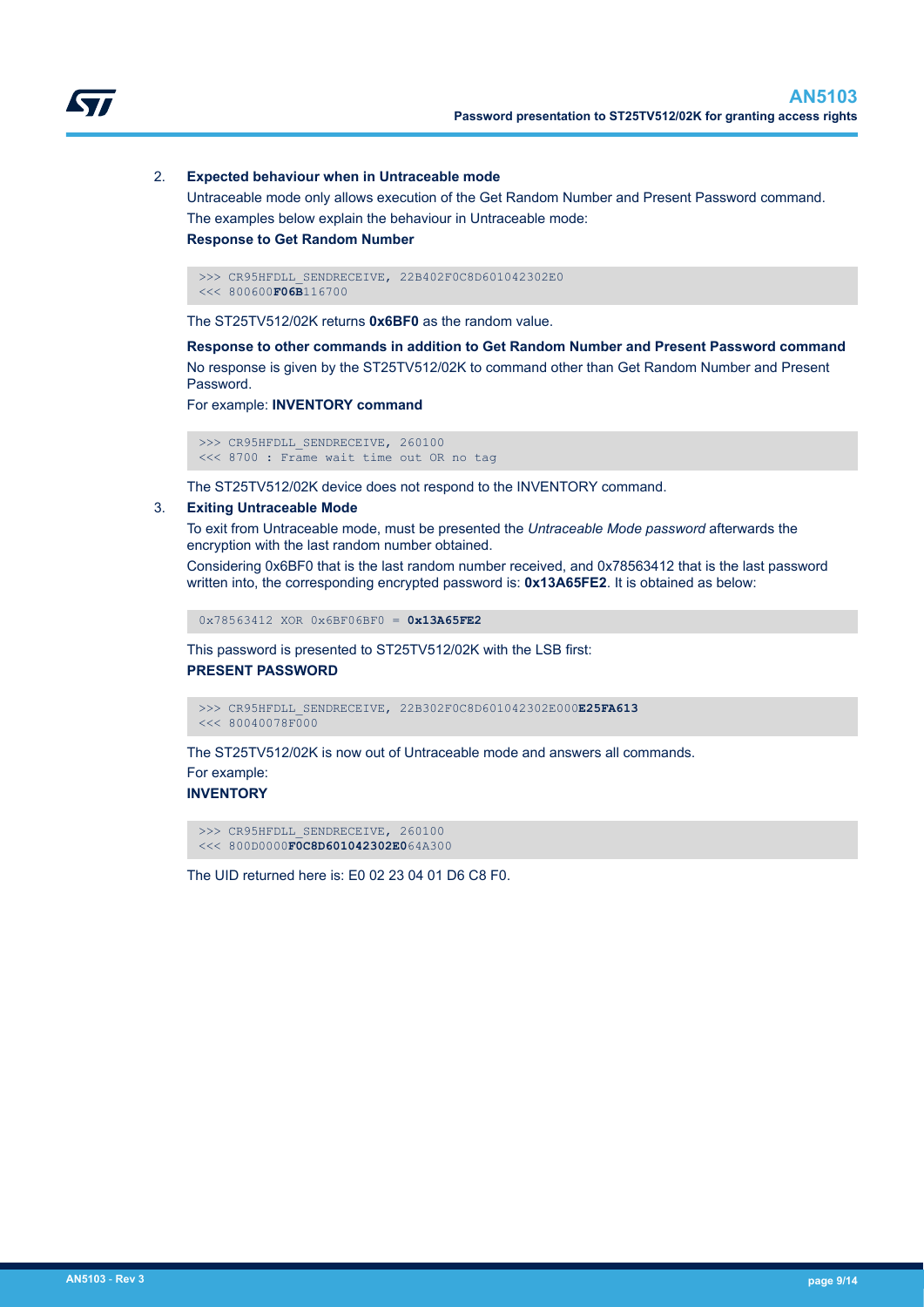## <span id="page-9-0"></span>**Revision history**

## **Table 13. Document revision history**

| <b>Date</b> | <b>Revision</b> | <b>Changes</b>                                                                                                             |
|-------------|-----------------|----------------------------------------------------------------------------------------------------------------------------|
| 27-Nov-2017 |                 | Initial release.                                                                                                           |
| 05-Jul-2018 | 2               | Updated:<br>Table 10. Enable Untraceable mode request format<br>$\bullet$<br>Added:<br>Section 2.3.5 Examples<br>$\bullet$ |
| 02-Feb-2021 | 3               | Changed the document classification from ST Restricted to<br>Public.<br>Updated:<br>Section Introduction<br>٠              |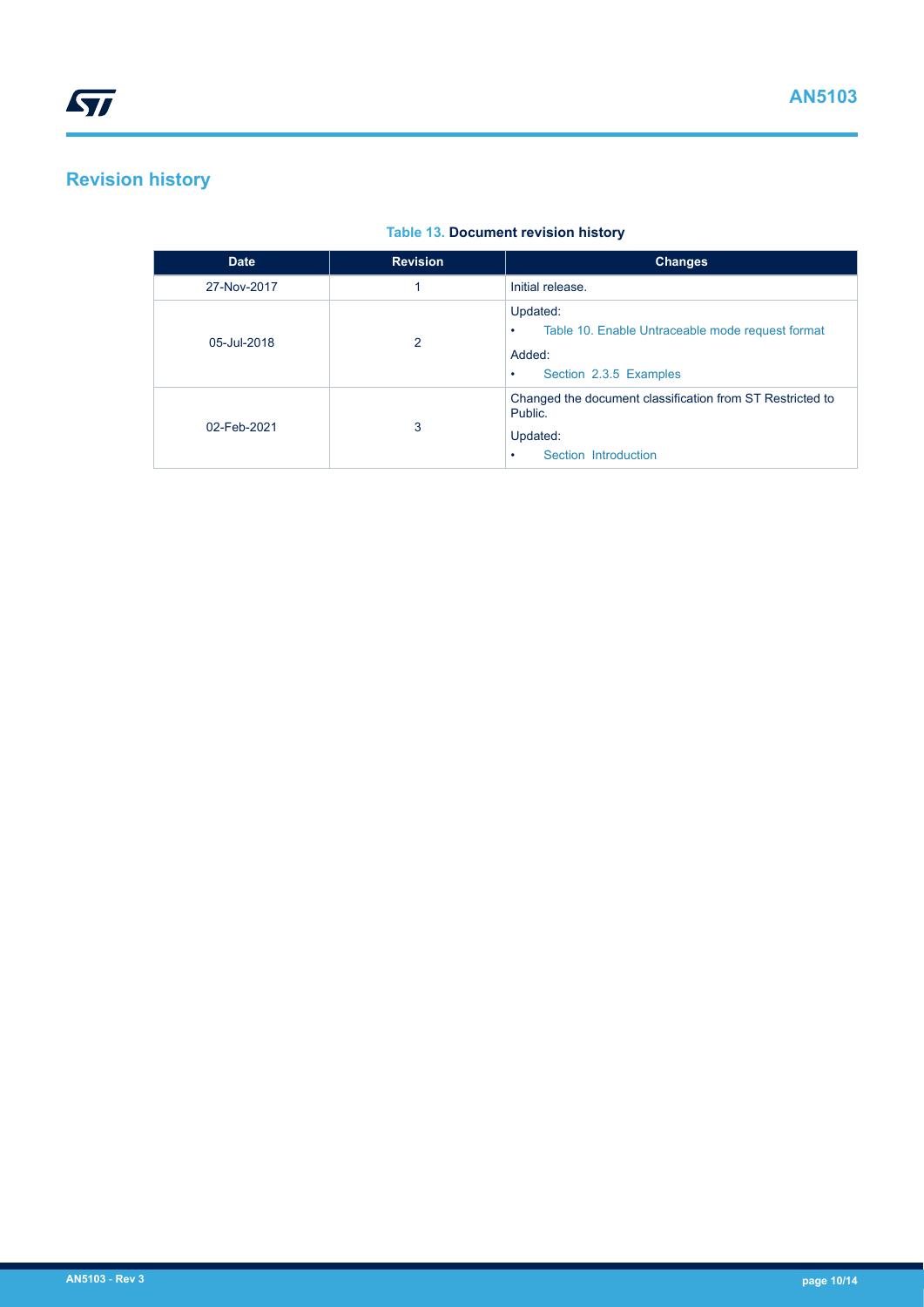

## **Contents**

| 1              |     |       |                                                                    |  |  |  |
|----------------|-----|-------|--------------------------------------------------------------------|--|--|--|
|                | 1.1 |       |                                                                    |  |  |  |
|                | 1.2 |       |                                                                    |  |  |  |
|                | 1.3 |       |                                                                    |  |  |  |
|                | 1.4 |       |                                                                    |  |  |  |
| $\overline{2}$ |     |       |                                                                    |  |  |  |
|                | 2.1 |       |                                                                    |  |  |  |
|                | 2.2 |       |                                                                    |  |  |  |
|                | 2.3 |       | Password presentation to ST25TV512/02K for granting access rights5 |  |  |  |
|                |     | 2.3.1 |                                                                    |  |  |  |
|                |     | 2.3.2 |                                                                    |  |  |  |
|                |     | 2.3.3 |                                                                    |  |  |  |
|                |     | 2.3.4 |                                                                    |  |  |  |
|                |     | 2.3.5 |                                                                    |  |  |  |
|                |     |       |                                                                    |  |  |  |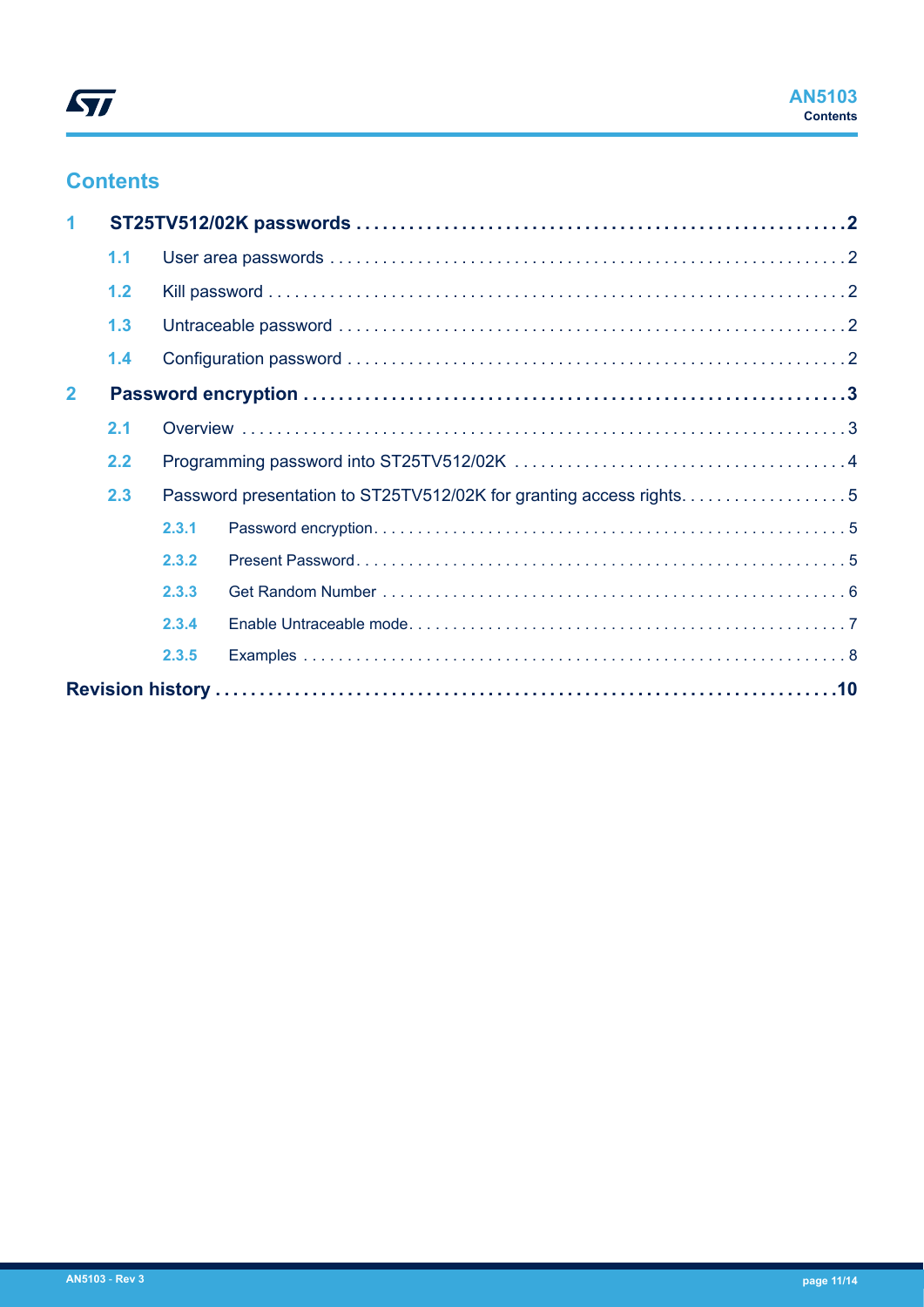## **List of tables**

| Table 1.  |  |
|-----------|--|
| Table 2.  |  |
| Table 3.  |  |
| Table 4.  |  |
| Table 5.  |  |
| Table 6.  |  |
| Table 7.  |  |
| Table 8.  |  |
| Table 9.  |  |
| Table 10. |  |
| Table 11. |  |
| Table 12. |  |
|           |  |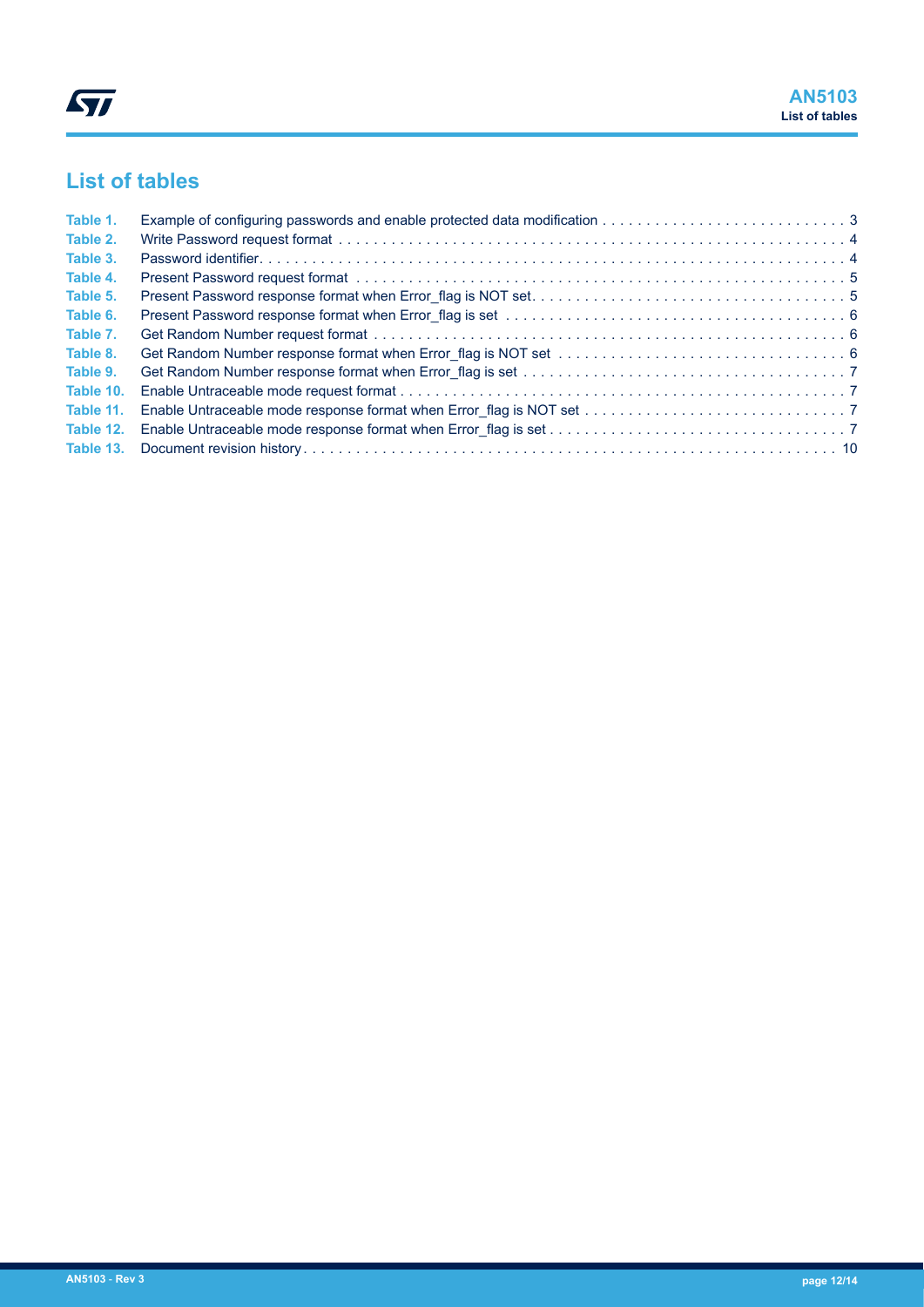# **List of figures**